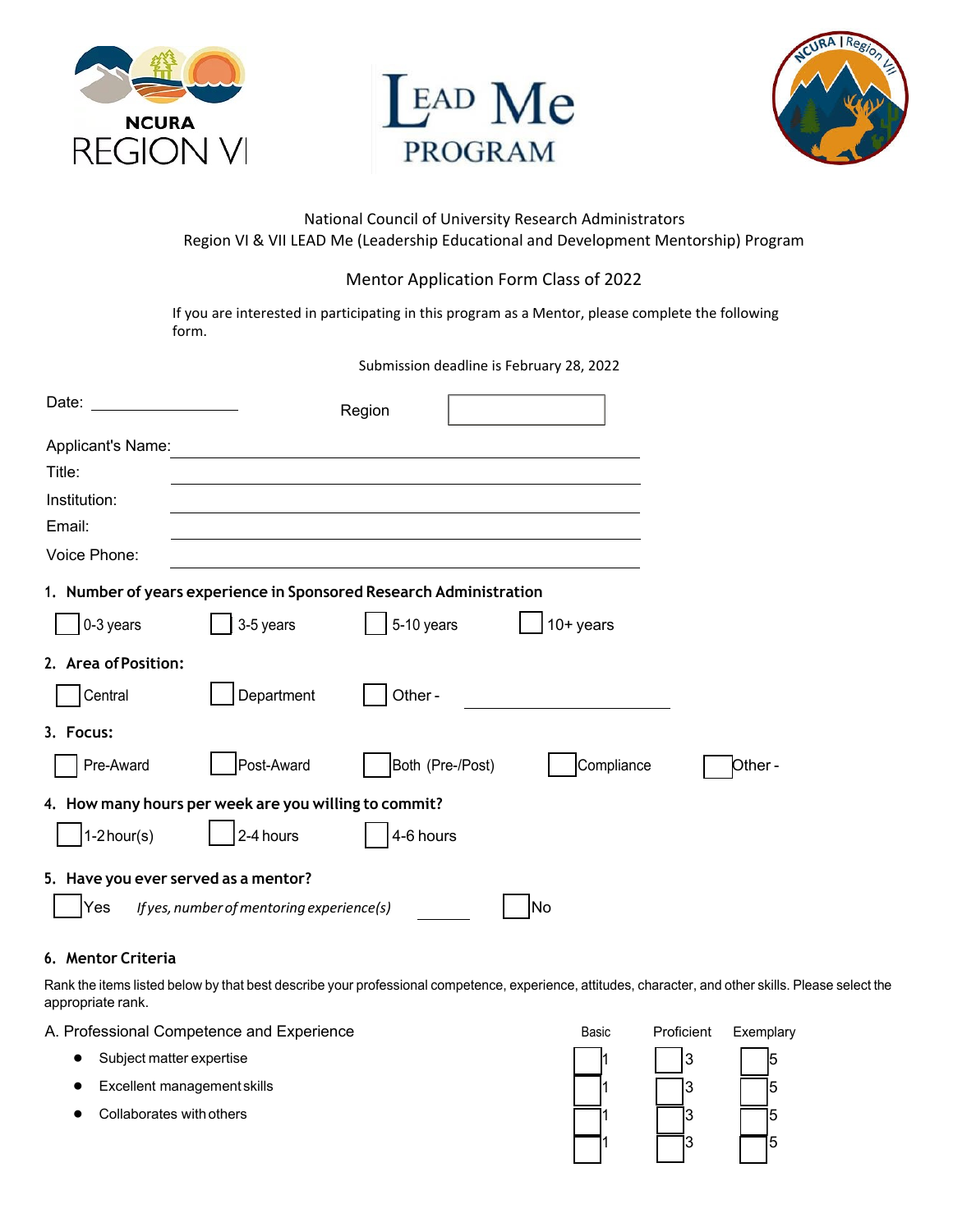#### B. Attitude and Character

- Exhibits strong commitment to the profession 1 3 5
- **•** Demonstrates resiliency and flexibility
- Eagerly shares information and ideas with colleagues
- Exhibits good humor and resourcefulness
- Willingly serves as a role model for others
- Enjoys new challenges
- C. Communication Skills
	- $\bullet$  Effectively articulates strategies
	- Listens attentively
	- Offers critiques in positive and productive ways
	- Asks questions that facilitate reflection
	- Maintains confidentiality
- D. Interpersonal Skills
	- Maintains trusting professional relationships 1 3 5
	- Works well with individual from different cultures
	- Is approachable and easily establishes rapport with others 1 3 5
	- **•** Is patient and supportive
	- Knows how to express care for professional and emotional needs of others 1 3 5

### **7. Area(s) ofExpertise**

A. What motivated you to join NCURA?



**Resources** 

**Colleagues** 

Other, pleasespecify:

B. Howvaluableis yourNCURAexperience(s)?

| Very Valuable     |  |
|-------------------|--|
| Valuable          |  |
| Somewhat Valuable |  |
| Not Valuable      |  |
| No Comment        |  |

Comments:

- Please review your application to ensure its completeness.
- If applying as a mentor/mentee pair, provide the name of the mentee. To be considered for a 2022 Mentor please submit the application via E-mail by **Monday, February 28, 2022** to nrlewis@uci.edu and matthew.michener@wsu.edu.
- Attach a copy of a current CV or biosketch and a letter of support or commitment from your institution.
- In [addition, each applicant must](mailto:derickjones@Lundquist.org) submit a separate brief paragraph telling us how diversity figures into your past and present teaching, research, community engagement, and your lived experience. Going forward, how would you imagine incorporating attention to diversity into your future work?

|   | $\frac{3}{2}$                              |  |
|---|--------------------------------------------|--|
| 1 | 3                                          |  |
| 1 | $\overline{3}$                             |  |
| 1 |                                            |  |
|   | $\begin{array}{c} 3 \\ 3 \\ 3 \end{array}$ |  |
|   |                                            |  |
|   |                                            |  |
|   |                                            |  |
|   | $\begin{array}{c} 3 \\ 3 \\ 3 \end{array}$ |  |
|   |                                            |  |
|   |                                            |  |
|   |                                            |  |
| 1 |                                            |  |
|   |                                            |  |
|   |                                            |  |
|   |                                            |  |
|   |                                            |  |
|   | $\begin{array}{c} 3 \\ 3 \\ 3 \end{array}$ |  |
|   |                                            |  |
|   |                                            |  |